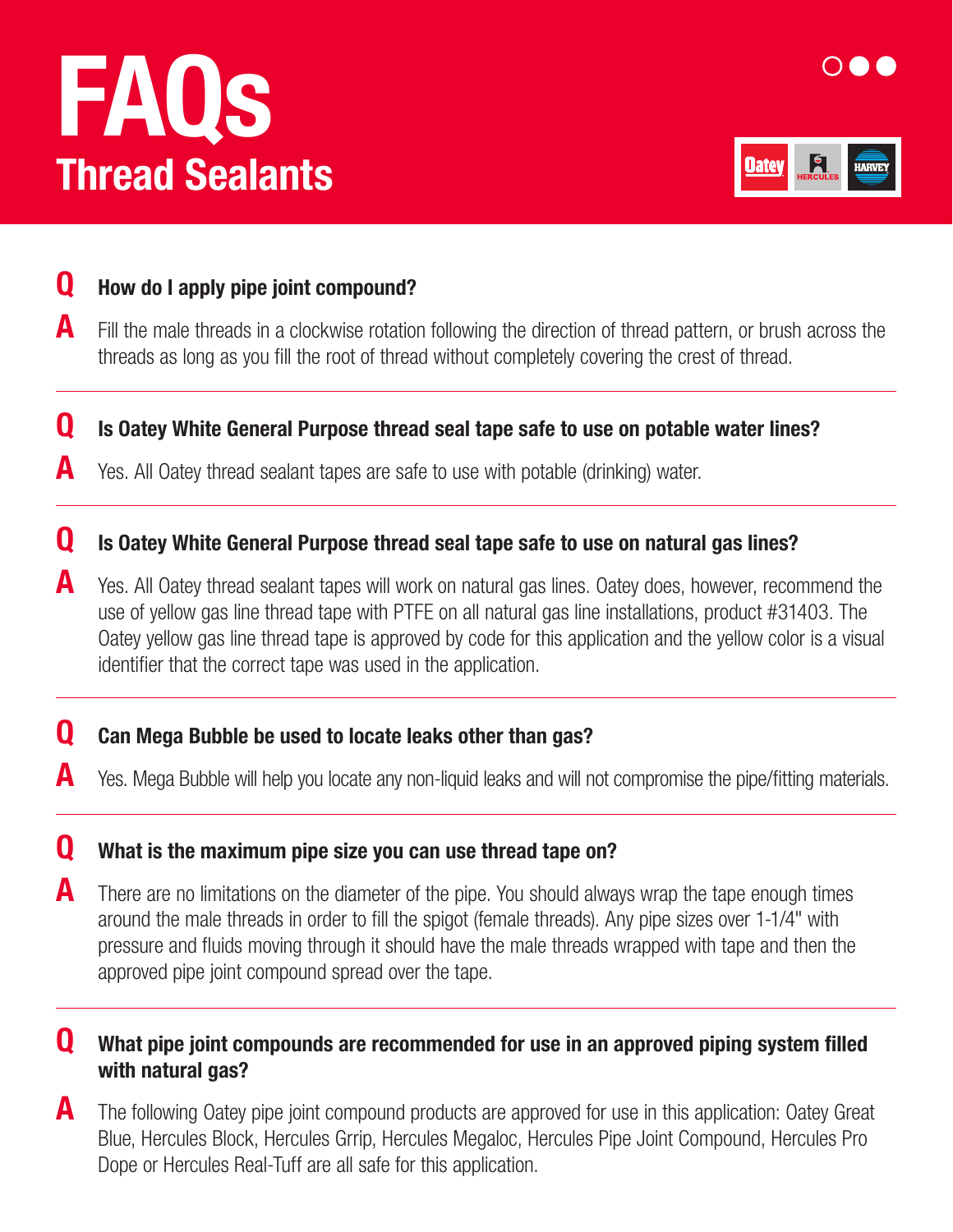# FAQs Thread Sealants





## **Q** What pipe joint compounds are recommended for use in an approved piping system filled with Liquefied Petroleum?

**A** The following Oatey pipe joint compound products are approved for use in this application: Oatey Great Blue, Hercules Block, Hercules Megaloc, Hercules Grrip and Hercules Real Tuff.

## Q How do I apply pipe thread tape, and are all the tapes applied the same way?

A All 1/2", 3/4" and 1" wide tapes are installed the same way. After you select the proper size of tape for your thread, you will wrap in a clockwise motion, while keeping the tape at the bottom of the thread. For 1/2", 3/4" and 1" pipe threads, you will only need to wrap the threads in a straight pattern 3 to 5 times around the male thread, if the tape width is the same size as pipe diameter. For 1-1/4" pipe threads and above or when tape width is smaller than pipe size, you will wrap 4 to 5 times starting at the end of threads and working up.

### Q Can pipe joint compound be cleaned after an application or spill?

A All joint compounds with the exception of Megaloc will not be removed easily. You should check with the materials manufacturer that you are removing the pipe joint compound from first to confirm what cleaning chemicals are compatible with their product. Start by trying to remove the pipe joint compound with white vinegar and working your way up to acetone. Remember to always test a small out of sight area first, before damaging the finishes or affecting the integrity of materials that the pipe joint compound was adhered to. Megaloc can be cleaned off hands and tools with a dry rag, and easily washes out of clothess with soap and water.

#### **Q** What pipe joint compounds are recommended for use in an approved piping system filled with medical oxygen?

 $\blacksquare$  Oatey does not have any products that will work in this application.

Q Are any of Oatey Pipe Joint Compounds FBC (FlowGuard®, BlazeMaster®, and Corzan®) approved?

At this time; Oatey Great White is the only Oatey Pipe Joint Compound that is FBC approved.